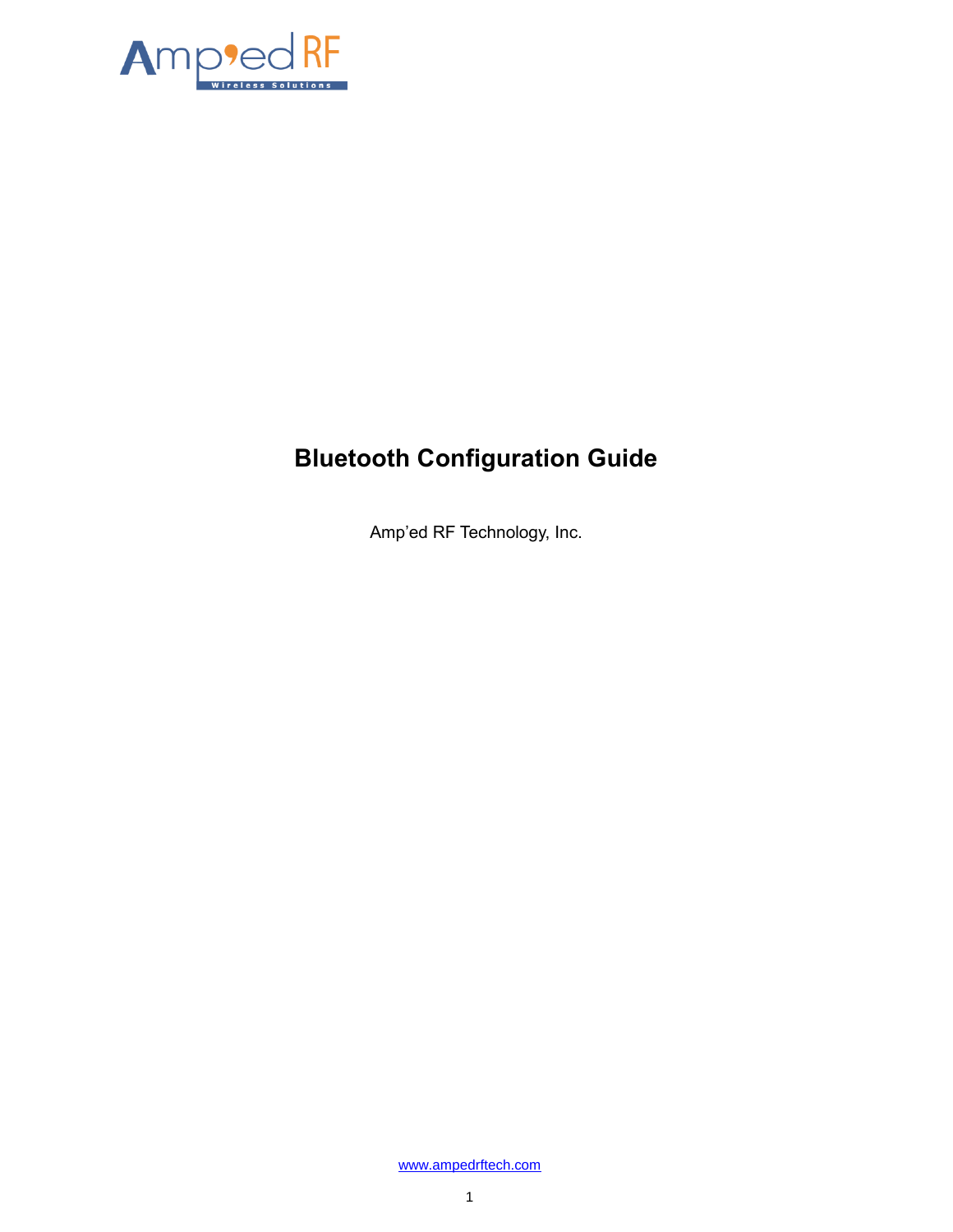

### **Configuration Commands**

The document describes the system configuration variables of *abSerial* with their defaults and ranges. These values are stored in the non-volatile memory of the module.

#### **1. Usage**

1.1. Set/update

To set a configuration variable enter:

at+ab config xxxx = yyyy

Where "xxxx" is the variable name and "yyyy" is the value to set. A variable name may also be specified as "varzz". Where zz is the sequence number of the variable.

#### 1.2. Inquiry

An inquiry may be made using:

at+ab config xxxx

Where "xxxx" is the variable name. The reply will be the current setting.

#### 1.3. Listing

All non-hidden variables may be listed using:

at+ab config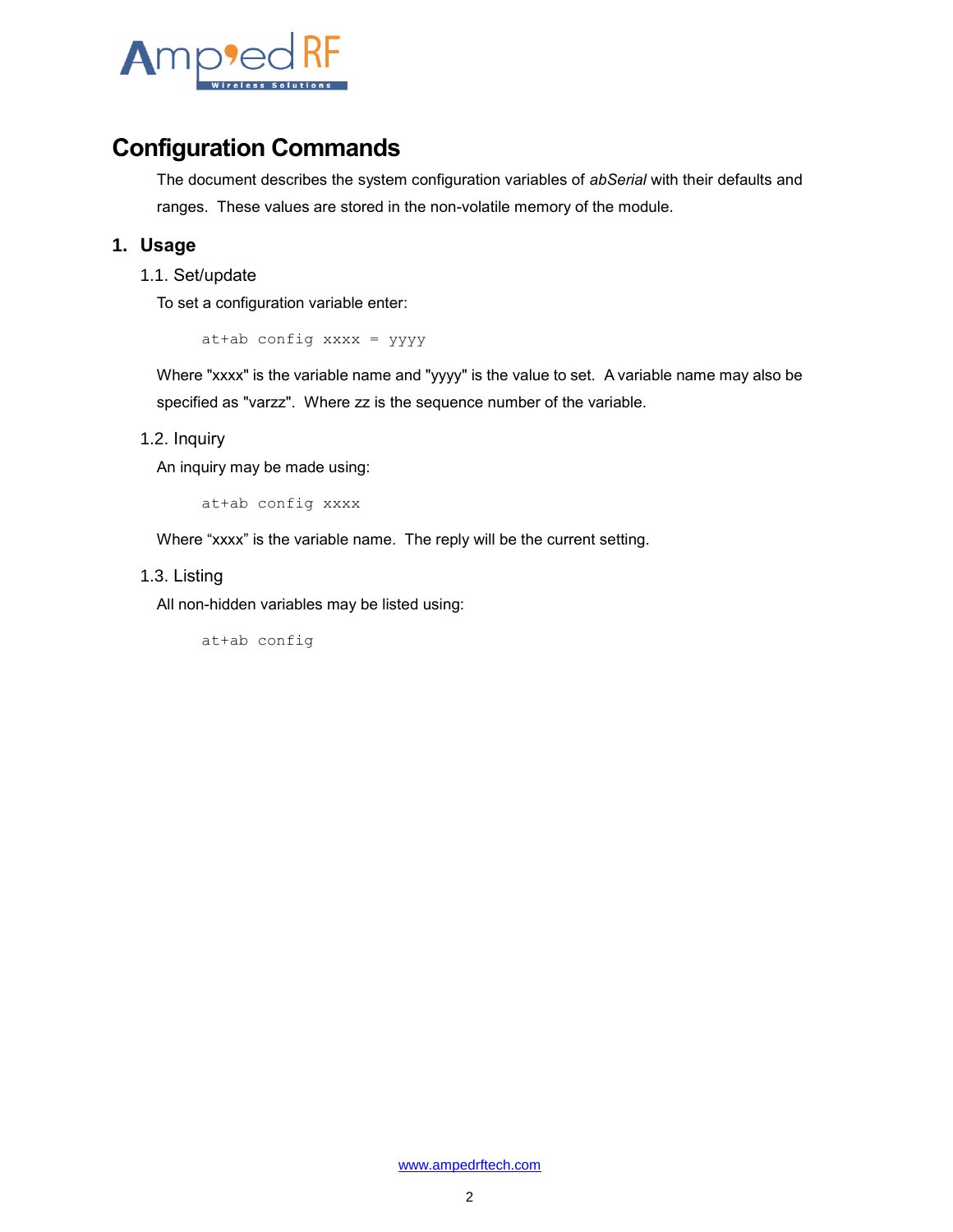

### **2. Configuration Parameters**

| <b>System Configuration Settings - Version 1.7</b><br>Note: All Changes require a Reset to take effect |                |                                                                                                                                                                                     |                |  |  |  |
|--------------------------------------------------------------------------------------------------------|----------------|-------------------------------------------------------------------------------------------------------------------------------------------------------------------------------------|----------------|--|--|--|
| <b>Name</b>                                                                                            | <b>Default</b> | <b>Description</b>                                                                                                                                                                  | Visible/Hidden |  |  |  |
| <b>BuildVersion</b>                                                                                    | 140616B        | Date code of the firmware (read only).                                                                                                                                              | Visible        |  |  |  |
| <b>BD_ADDR</b>                                                                                         | 00043e212345   | Bluetooth device address (read only).                                                                                                                                               | Visible        |  |  |  |
| DeviceName                                                                                             | Amp'ed Up!     | Code used for secure connection. Up to 20 characters are<br>allowed (case sensitive). LT modules support 15 characters<br>only.                                                     | Visible        |  |  |  |
| StreamingSerial                                                                                        | true           | When True, hardware RTS/CTS flow control is disabled and<br>data not able to transmit over the link will be discarded. When<br>False, RST/CTS flow control is enabled.              | Visible        |  |  |  |
| <b>PIN</b>                                                                                             | 1234           | Code used for pairing. Up to 16 characters are allowed (case<br>sensitive). Not used with BT specs v2.1+                                                                            | Visible        |  |  |  |
| UartBaudrate                                                                                           | 115200         | Main UART baudrate: 1200 to 921,600 baud.                                                                                                                                           | Visible        |  |  |  |
| <b>UartParity</b>                                                                                      | none           | Main UART parity.                                                                                                                                                                   | Visible        |  |  |  |
| <b>UartDataBits</b>                                                                                    | 8              | Main UART data bits per character.                                                                                                                                                  | Visible        |  |  |  |
| <b>UartStopBits</b>                                                                                    | 1              | Main UART number of stop bits.                                                                                                                                                      | Visible        |  |  |  |
| <b>UartTimeout</b>                                                                                     | 16             | Timeout used to determine the end of a message in units of<br>bit times: from 8 to 255 are allowed.                                                                                 | Visible        |  |  |  |
| HostShallowSleepEn                                                                                     | true           | Enables shallow sleep mode.                                                                                                                                                         | Visible        |  |  |  |
| HostDeepSleepEn                                                                                        | false          | Enables deep sleep mode.                                                                                                                                                            | Visible        |  |  |  |
| GPIO_HostKeepAwake                                                                                     | none           | GPIO register used to prevent the module from entering deep<br>sleep mode. A setting of none means that this function is<br>disabled. Typically, GPIO 5 supports this feature.      | Visible        |  |  |  |
| GPIO_HostWakeup                                                                                        | none           | GPIO register used to wake up the module after it enters<br>deep sleep mode. A setting of none means that this function<br>is disabled. Typically, GPIO 5 supports this feature.    | Visible        |  |  |  |
| <b>UseSmallPackets</b>                                                                                 | false          | If true, only DM1, DH1, DM3, DH3 packets are allowed on a<br>link. EDR is disabled.                                                                                                 | Visible        |  |  |  |
| EnableAFH                                                                                              | true           | Enable/Disable the Adaptive Frequency Hopping mode.                                                                                                                                 | Visible        |  |  |  |
| ATReply                                                                                                | AT-AB          | Sets the AT command reply prefix. All events that are<br>displayed are prefixed by this character string (case<br>sensitive).                                                       | Visible        |  |  |  |
| QoS_Latency                                                                                            | 20             | Sets the Quality of Service Latency from 3 to 20 Slots. A slot<br>period is 625 microseconds.                                                                                       | Visible        |  |  |  |
| CpuMHz                                                                                                 | 8              | Sets the module's CPU speed: 2, 4, 8, 12, 16, 20, 24, 28, 32,<br>36 and 64 Mhz are allowed. (Note:CPUMhz: 40 to 63 are not<br>supported.) Dual mode modules support 42 Mhz as well. | Visible        |  |  |  |
| HciBaudrate                                                                                            | 230400         | Baudrate of the HCI interface to the Bluetooth controller:<br>115,200; 230,400; 460,800; 921,600; and 2,000,000 baud<br>are allowed.                                                | Visible        |  |  |  |
| COD                                                                                                    | 240404         | Bluetooth Class of Device.                                                                                                                                                          | Visible        |  |  |  |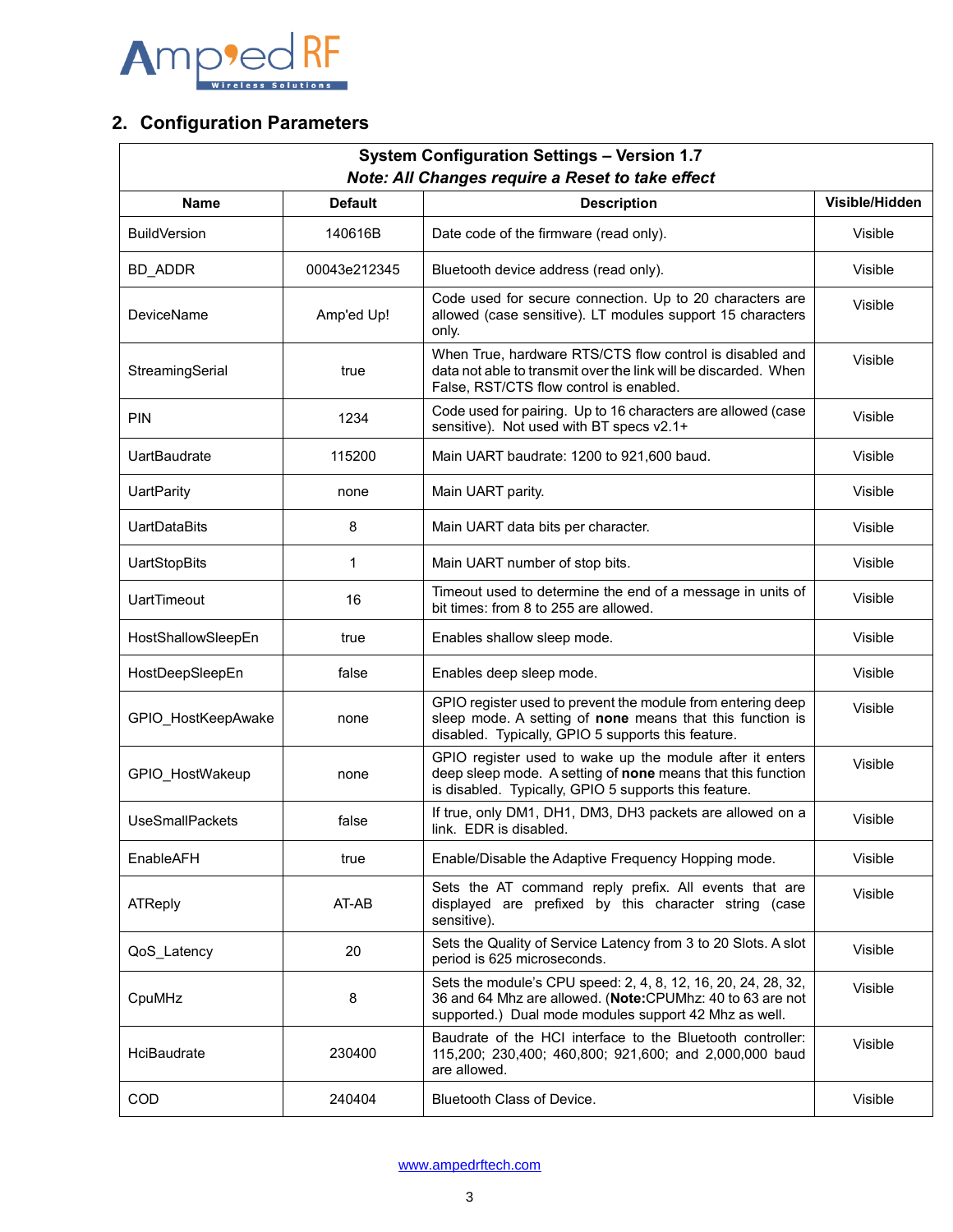

| HostEvents                | true                  | All host events are sent when True.                                                                                                                       | Visible |
|---------------------------|-----------------------|-----------------------------------------------------------------------------------------------------------------------------------------------------------|---------|
| BondingAllowed            | true                  | Automatically allow bonding by default when True.                                                                                                         | Visible |
| PageScan                  | true                  | Enables Page scan when True, or halts Page scan when<br>False.                                                                                            | Visible |
| InquiryScan               | true                  | Enables Inquiry scan when True, or halts Inquiry scan when<br>False.                                                                                      | Visible |
| UseExtLPO                 | auto                  | True when a 32.768KHz low power oscillator is present, and<br>False if not present.                                                                       | Hidden  |
| EnableEncryption          | true                  | Set to True to enable the Bluetooth link encryption                                                                                                       | Hidden  |
| DefaultSecurity           | 4                     | Default security mode should be 4 for Authentication<br>required. Modes 2 and 3 are used for legacy compatibility<br>and not supported anymore.           | Hidden  |
| DefaultAuth               | 5                     | Default authentication setting. 4 will skip MITM protection<br>and 5 will support MITM protection by asking for a<br>confirmation message during pairing. | Visible |
| EnableIAP                 | true                  | Enables IAP Mode to support iOS devices.                                                                                                                  | Visible |
| EnableSPP                 | true                  | Enables SPP Service.                                                                                                                                      | Visible |
| AllowSniff                | false                 | Enables sniff mode. Must be False when no 32.768KHz LPO<br>is present.                                                                                    | Hidden  |
| <b>iAPAppID</b>           | A1B2C3D4E5            | This variable identifies the iOS application ID.                                                                                                          | Visible |
| iAPAppIDStr               | com.****.Demo         | This variable defines the iOS application ID string, used with<br>Request Application Launch.                                                             | Visible |
| <b>iAPProtocolStrMain</b> | com.****.Demo         | This variable defines the main protocol string for the iOS<br>connection.                                                                                 | Visible |
| <b>iAPProtocolStrAlt</b>  | com.*****.ProtocolAlt | This variable defines the alternative protocol string for the<br>iOS connection.                                                                          | Visible |
| CPI2CMode                 | 3                     | Apple CP Chip I2C address mode 2 or 3. Apple CP v2.0C<br>should default to 2. Mode $2 = 0x20$ , $0x21$ , Mode $3 = 0x22$ ,<br>0x23.                       | Visible |
| HardwareType              | BT43H                 | Module part number (read only).                                                                                                                           | Visible |
| SPP128UUID                | true                  | This variable enables the 128-bit UUID for the SPP profile.                                                                                               | Hidden  |
| EnableRPN                 | false                 | Remote Port Negotiation enabled.                                                                                                                          | Hidden  |
| RmtEscapeSequence         | false                 | Remote escape sequence enabled: @#@\$@%                                                                                                                   | Hidden  |
| CreditMax                 | 7                     | Number of buffers available for incoming data packets.                                                                                                    | Visible |
| AccName                   | ART                   | This variable defines the iOS Accessory Name                                                                                                              | Visible |
| AccManufacturer           | ART                   | This variable defines the iOS Accessory Manufacturer                                                                                                      | Visible |
| AccModelNumber            | Demo                  | This variable defines the iOS Accessory Model Number                                                                                                      | Visible |
| AccSerialNumber           | Amp'ed Up!            | This variable defines the iOS Accessory Serial Number                                                                                                     | Visible |